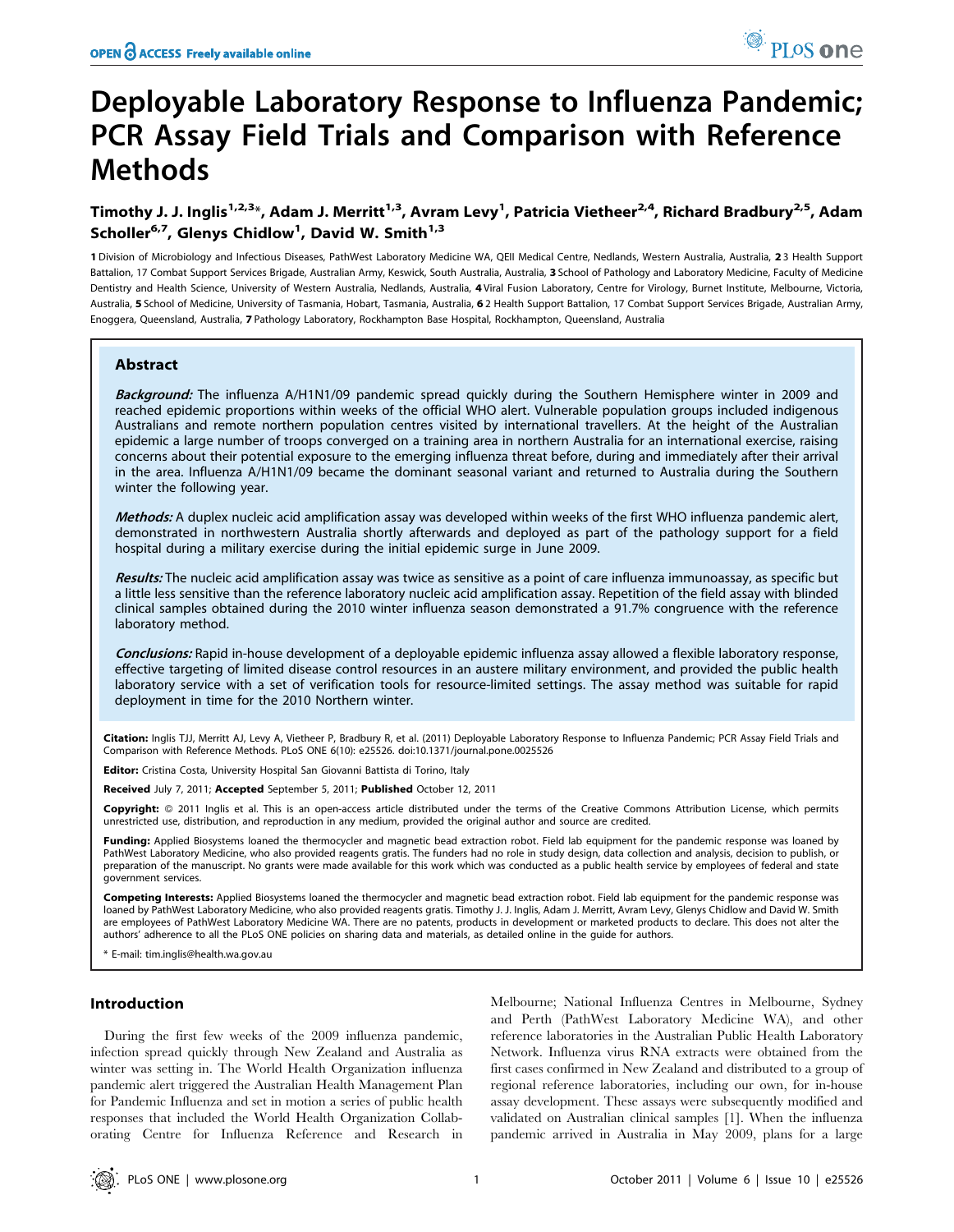multinational military exercise in northeastern Australia were at an advanced stage. We had previously used deployable PCR assays for emerging infectious disease response capacity-building in remote, resource limited settings overseas [2]. A deployable influenza A/H1N1/09 PCR assay was therefore added to the molecular diagnostic repertoire planned for the army exercise, and a preliminary proof-of-concept deployment to tropical Western Australia (WA) organized through the PathWest regional laboratory network [3]. Our concerns about spread of influenza among the military were based on the 1918-19 influenza pandemic which was thought to have had its origins in army training camps in the USA [4], when rapid spread of influenza was aided by large concentrations of service personnel in shared accommodation. Unlike in 1918, military health services now protect their personnel through influenza surveillance and vaccination programmes [5]. However, influenza A/H1N1/09 arrived in Australia several months before a vaccine was available. The arrival of an overseas contingent from an area already experiencing pandemic influenza to join the 2009 exercise placed an even greater emphasis on the need for clinical and public health laboratory support in the field. The only diagnostic method available in the field hospital was a point of care influenza A and B antigen detection ELISA (BD Directigen Flu A+B, Becton-Dickenson, VIC, Australia). This was backed up by referral of positive samples to the civilian health system for A/H1N1/09 PCR assay, a process that took 5–7 days to generate results due to the heavy workload at the regional hospital laboratory and its corresponding public health reference laboratory [6]. Early in the pandemic it was known that, compared to PCR, the point of care test (POCT) was insensitive for the detection of influenza, especially the pandemic strain [7]. We therefore set out to conduct an in-use evaluation of the field-deployable influenza PCR assay, then maintain its currency for deployment during future influenza epidemics.

# Materials and Methods

#### Deployment logistics

Equipment items (thermocyclers, magnetic particle processor, microfuges, heating blocks, tube racks and pipettes) were shipped in air freight crates with secured moving parts, internal padding and dust exclusion measures. Consumables requiring cold chain during shipment were dispatched with dry ice or cold blocks as dictated by optimum transit temperature requirements. Nucleic acid amplification assays were dispatched as pre-dispensed mastermix, controls and ultra pure water in multiple small aliquots. Reagent stocks were calculated to allow 96 RNA purifications and nucleic acid reactions equivalent to 80 patient samples and appropriate controls.

#### Clinical samples

These were collected within 48 hours of onset of illness from military personnel with clinically-suspected influenza. Plain cotton swabs were used to collect samples from both anterior nares and two swabs from the posterior oropharynx. Duplicate samples from all four locations were obtained for the POCT. A further series of 40 consecutive anonymous and previously analysed nasal swab samples was obtained through PathWest Laboratory Medicine WA during August 2010 in order to identify any changes in assay specificity. Clinical samples were collected and processed in accordance with standard Australian hospital laboratory practice as a field-deployed extension of the Public Health Laboratory Network influenza pandemic response. Standard pathology sample collection consent procedures were observed at all times and the process periodically reviewed by the field hospital's Senior Medical Officer. Collated results, analysis and this manuscript were reviewed by Defence Health commanders. Clearance for peer-review publication of the anonymised data was obtained through the office of the Colonel of Health, Forces Command, Australian Defence Force and from her subordinate commanders. Respiratory samples were obtained from both anterior nares of military personnel with suspected influenza, and twice from the posterior oropharynx using a pair of dedicated PCR swabs per patient. Duplicate samples from all four locations were obtained for influenza immunoassay.

#### PCR assays

The reverse transcription PCR (RT-PCR) assays were performed on one of the deployable molecular laboratory main modules assembled to operate in a static field hospital setting (Figure 1). This comprised an automated magnetic particle processor for nucleic acid purification (MagMax-24, Applied Biosystems), a real time thermal cycler (StepOne, Applied Biosystems) and a laptop computer running under Windows XP. The influenza assay incorporated primers and probes directed at targets in the matrix gene of influenza A and in the HA gene of A/ H1 2009 (table 1) that had been validated in an in-house duplex real time RT-PCR assay [1]. A comparison of viral RNA extraction methods was performed using the hand-held magnetic bead extraction device (6 tube magnetic rack, Applied Biosystems) from a second field laboratory module comprising more easily transportable equipment. The other components of that module (bench top microfuge, a conventional thermal cycler (2720, Applied Biosystems) and a labchip bioanalyser (Expert 2100, Agilent) were not used for the RT-PCR assays.

## Point of care tests (POCT)

Use of the Directigen Flu A+B immunoassay continued after the deployable nucleic acid amplification assays had been set up in the field and was run in parallel with PCR assays, the duplicate nasal and throat swabs being collected for this purpose. The tests were



Figure 1. Deployable molecular microbiology laboratory. Deployable molecular biology equipment used during the exercise. The layout corresponds to the two modules; left table – static field hospital used for real time PCR assays, right table – field portable. Only the hand-held magnetic bead extraction device from the field portable module was used in an attempt to detect influenza A by PCR assay during the military exercise.

doi:10.1371/journal.pone.0025526.g001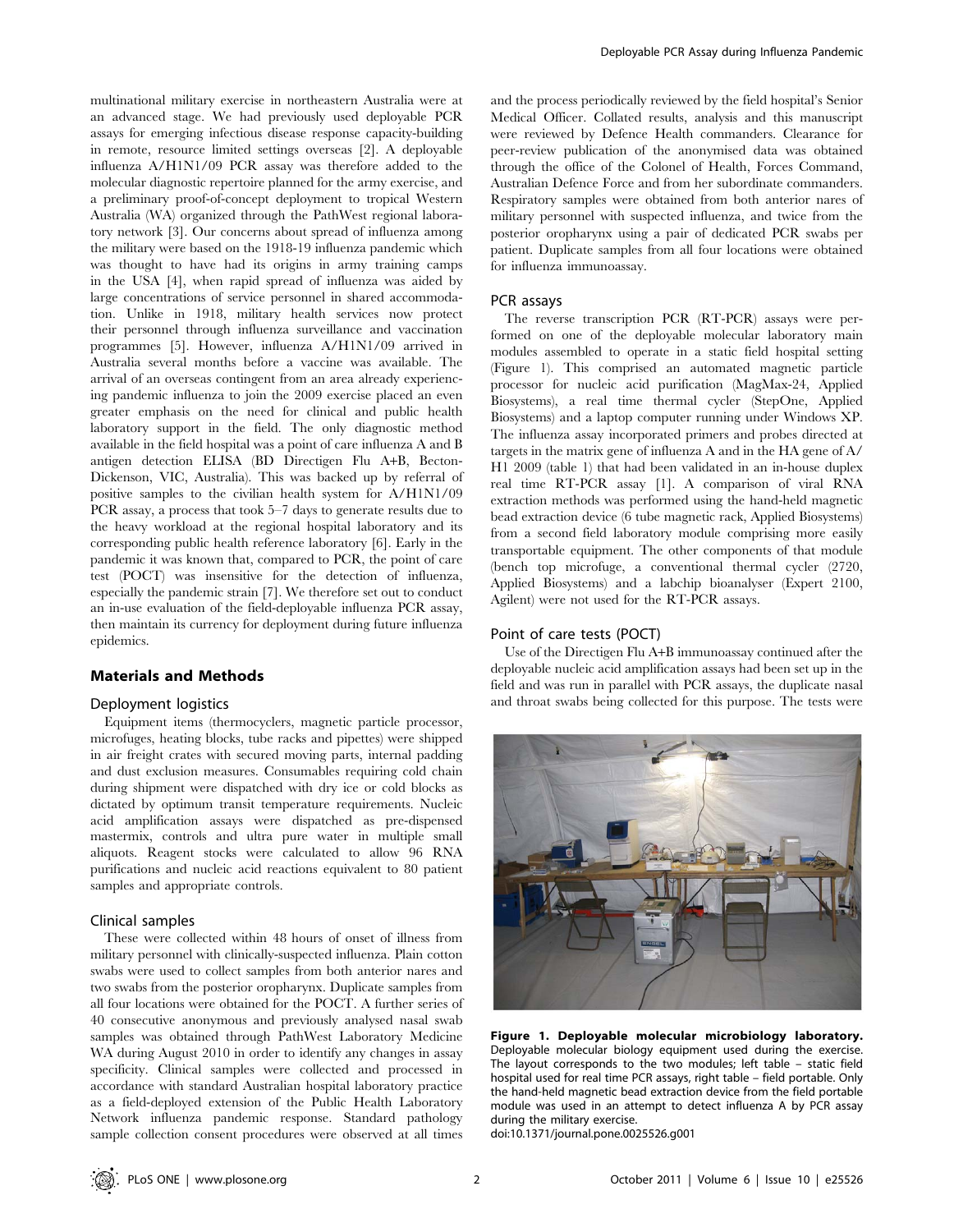|  |  |  |  | Table 1. Nucleic acid amplification assay primers & probes. |  |  |  |  |
|--|--|--|--|-------------------------------------------------------------|--|--|--|--|
|--|--|--|--|-------------------------------------------------------------|--|--|--|--|

| Target                             | Oligo name         | Sequence (5' to 3')            |
|------------------------------------|--------------------|--------------------------------|
| Influenza<br>A M gene <sup>†</sup> | <b>INFLUA-MATF</b> | CTTCTAACCGAGGTCGAAACGTA        |
|                                    | <b>INFLUA-MATR</b> | GGTGACAGGATTGGTCTTGTCTTTA      |
|                                    | FA-MAT-PR-FAM      | FAM-TCAGGCCCCCTCAAAGCCGAG-BHQ1 |
| H1N1 2009<br>HA gene               | SWHA-F1.2          | AAGGTGTAACGGCAGCATGTC          |
|                                    | SWHA-R1.2          | TAGGATTTGCTGAGCTTTGGGTAT       |
|                                    | SWHA-probe 1.2     | X-TGCTGGAGCAAAAAGCTTCT-MGBNFO  |

<sup>†</sup>- Oligo sequences are as previously reported 2010 (1).

X- FAM was used for the monoplex H1 2009 assay, VIC was used for the duplex assay.

doi:10.1371/journal.pone.0025526.t001

conducted in accordance with the manufacturer's instructions and were performed concurrently by different operators than those carrying out the PCR assays. Due to the short turnaround time of the POCT these results were available earlier than the PCR assay results, but results for the different tests were collected and interpreted separately.

#### PCR assay sensitivity and specificity

This was initially determined for the StepOne thermocycler using serial dilutions of RNA extracts from samples known to be positive for the pre-pandemic seasonal influenza A/H1N1, influenza A/ H1N1 2009, influenza A/H3N2 and influenza B. This preceded the field trial in 2009. The sensitivity and specificity of the influenza A RT-PCR assays, including the extraction and detection components, were reassessed in August 2010 using 40 consecutive influenza positive clinical samples to PathWest Laboratory Medicine WA and 8 negative controls (molecular grade ultrapure water, Fisher Biotech, WA), blind to parallel tests conducted with the reference laboratory high throughput equipment [1].

Virus isolation was not practicable under field conditions, and could not be performed at the reference laboratory due to workload constraints during the pandemic, and because prolonged storage and transit times meant that the viability of the virus could not be ensured.

# Results

Initial evaluations of the StepOne on serial dilutions of RNA extracts from known positive samples showed the matrix assay to be as sensitive as the reference assay for the detection of influenza A matrix gene of pre-pandemic seasonal influenza A/H1N1, influenza A/H1N1 2009 and influenza A/H3N2; and for the HA gene of influenza A/H1N1 2009 (Table 2). As expected it did not detect the matrix gene of influenza B. The A/H1N1 HA gene assay was also equivalent to the reference method for detection of that gene, but as expected did not detect the HA gene of any of the other influenza viruses. The reference method had a known limit of detection of 223–297 copies/ml for the assays used [1].

A total of 12 patients were sampled in the field hospital during the 2009 exercise, resulting in 13 sets of swabs (one patient was sampled twice due to progression of symptoms following an initial negative result). The field laboratory influenza A RT-PCR assay with the combination of automated RNA extraction and real time PCR produced the highest diagnostic yield, with at least one A/ H1N1/09 positive result from every referred patient. This was achieved in around three hours from swab collection. The assay using extracts from the handheld magnetic bead extraction device was less sensitive (nasal swab extract, 50%; throat swab extract, 60%), and some of the false negative results coincided with demonstrable PCR inhibition (3 nose, 5 throat swabs, respectively). The sensitivity of the hand held device extraction method was similar to the POCT which only detected around half the A/ H1N1/09 results from nose swab extracts (54%), though the POCT had the additional disadvantage of not being able to determine the influenza virus subtype. The  $50 \mu L$  sample volume required by the smaller portable magnetic bead extraction device (MagMax-24) goes some way to explain a lower sensitivity than we obtained with the high throughput magnetic bead extraction device (MagMax-96) which operates with a 200  $\mu$ L sample input volume.

The deployable influenza nucleic acid amplification assay was again assessed in 2010 order to measure assay sensitivity against the influenza A viruses circulating in that year (Table 3). It was carried out blind to the positive clinical samples and water controls supplied by the reference laboratory The PCR assay achieved a sensitivity of 89.2% for detection of influenza A matrix gene and 93.5% for the A/H1N1 2009 HA gene in H1N1 clinical samples, while the specificity for both assays was 100%. Two of the false negative results (one A/H1N1/09 and influenza A matrix gene) were borderline results that were consistent with low viral titre in the clinical sample and favoured the higher volume reference laboratory assay. One sample was positive in the A/H1N1/09 assay but negative in the influenza A matrix assay which may be due to a slightly higher sensitivity of the A/H1N1/09 assay compared to the A/matrix assay. The other discrepant result was a detection failure on both the matrix and A/H1N1/09 field assays

Table 2. Performance of deployable assay for detection of influenza A/H1N1 2009 according to specimen type and viral RNA extraction method.

|            | PoCT        | cycler Labeled probe | MagMAX-24 extraction StepOne thermal | 6-tube hand-held extraction StepOne thermal cycler<br>Labeled probe |        |  |
|------------|-------------|----------------------|--------------------------------------|---------------------------------------------------------------------|--------|--|
|            | <b>Nose</b> | <b>Nose</b>          | Throat                               | <b>Nose</b>                                                         | Throat |  |
| Positive   |             | 12                   |                                      |                                                                     |        |  |
| Negative   |             |                      |                                      |                                                                     |        |  |
| Equivocal  |             |                      |                                      |                                                                     |        |  |
| Inhibitory |             |                      |                                      |                                                                     |        |  |
| Not Done   |             |                      |                                      |                                                                     |        |  |

POCT = point of care test.

doi:10.1371/journal.pone.0025526.t002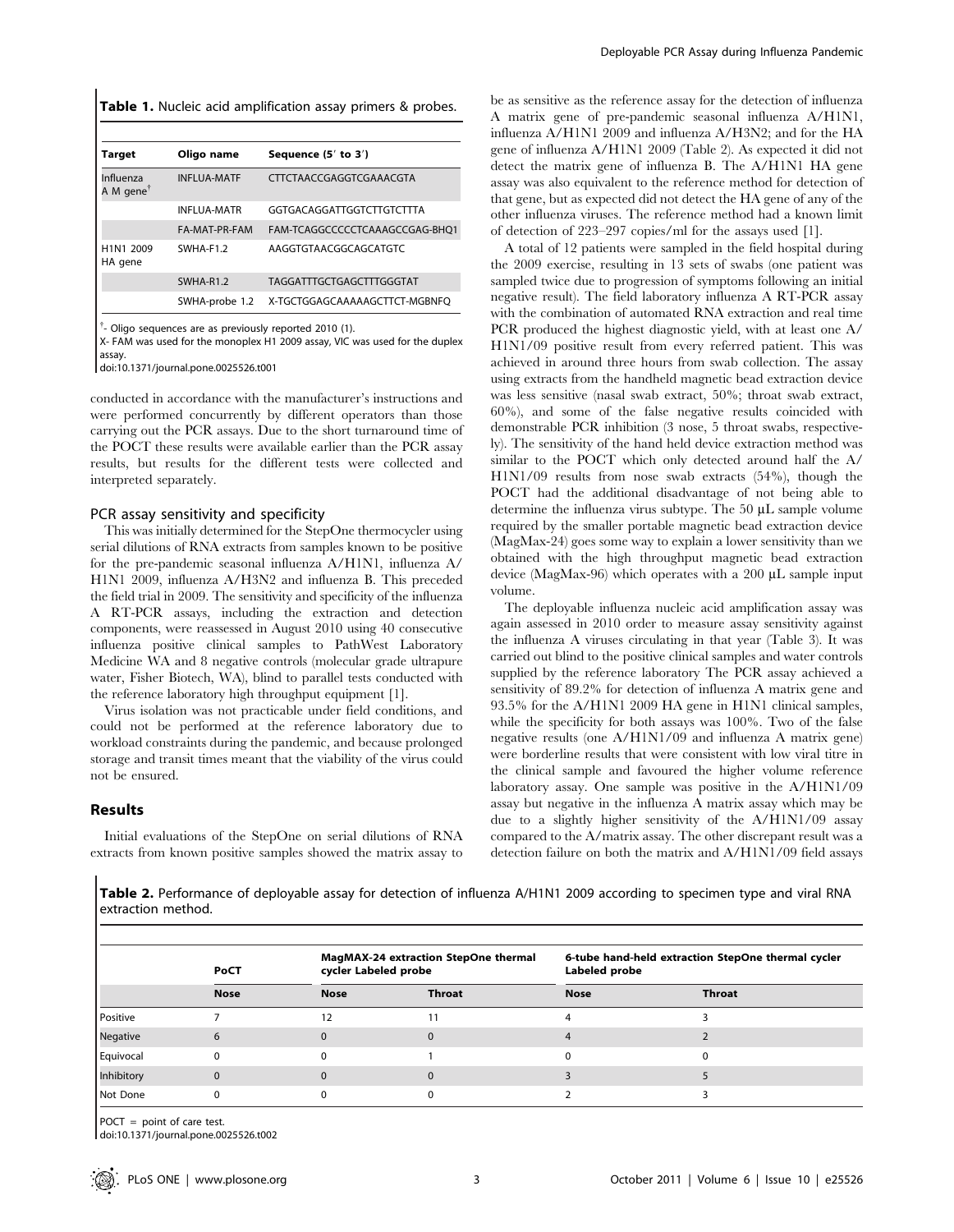Table 3. Deployable assay performance with 2010 clinical samples.

|                           | Assay results           |                          |  |  |
|---------------------------|-------------------------|--------------------------|--|--|
| Assay target              | Influenza A matrix gene | Influenza A/H1N1 HA gene |  |  |
| Influenza A/H1N1 2009     | 28/31                   | 29/31                    |  |  |
| Influenza A/H3            | 5/6                     | 0/6                      |  |  |
| Influenza B               | 0/3                     | 0/3                      |  |  |
| Negative controls         | 0/8                     | 0/8                      |  |  |
| Sensitivity               | 89.2%                   | 93.5%                    |  |  |
| Specificity               | 100%                    | 100%                     |  |  |
| Positive predictive value | 1.00                    | 1.00                     |  |  |
| Negative predictive value | 0.73                    | 0.895                    |  |  |
| Total true positives      | 37                      | 31                       |  |  |
| Total true negatives      | 11                      | 17                       |  |  |

Samples from 40 consecutive influenza-positive patients (31 influenza A/H1N1/09, 6 influenza A/H3 and 3 influenza B) plus 8 negative controls (ultrapure water). doi:10.1371/journal.pone.0025526.t003

when the corresponding reference assay produced a low CT (high titre) result, possibly indicating a pipetting error.

#### **Discussion**

We have shown that by adapting assays developed in a reference laboratory, it is possible to deliver a PCR-based assay for detection of a newly emerging infectious disease threat in field conditions, using test platforms currently in use.

The process of assay development described here was driven by sudden changes in the regional epidemiology of influenza [6,8]. It relied on close collaboration with a network of public health laboratories, coupled with prior experience of field deployable molecular assays [1–3]. The approach we took to diagnostic and public health support aimed to provide specific results in a short enough time frame to influence decisions on treatment, infection control and health risk assessment. The ability to inform health decision-makers with specific laboratory results allowed more targeted use of oseltamivir and more effective use of a tented isolation ward [9]. Influenza spread among deployed military units can be rapid, as occurred in the spring of 1918 [4]. Several other instances of rapid spread of influenza in a military setting were reported following the 2009 pandemic, emphasizing the vulnerability of large formations of unvaccinated service personnel [10,11].

The very high positive rate among the soldiers who were tested suggests that there was a larger number of other personnel with influenza who did not present to their regimental medical post, possibly due to the mild nature of the infection in this physically fit, young adult population. That would be consistent with the large numbers of civilian cases of pandemic influenza detected at that time by hospital and public health laboratories in Queensland and other parts of Australia due to the spread of infection beyond its initial Australian epicentre in Victoria [8]. The low sensitivity of POCT diagnostic aids for influenza has been reported previously both before and during the current pandemic, emphasising the importance of PCR assays for reliable diagnosis [7,12,13]. It is possible that the low sensitivity of the POCT used prior to deployment of the molecular laboratory led to low expectations of the field hospital's diagnostic service and therefore reluctance to submit further diagnostic samples from referring units. The modular laboratory approach allowed a degree of adaptation to these changing priorities, and was limited only by the scope and range of the reagent stock. The static field hospital module was able to meet variable levels of demand (from 1 to 24 samples per batch) for nine days without resupply. It was able to cope with basic quality control and troubleshooting during the initial insertion and operational phases including determination of extraction efficiency. The equipment was surprisingly robust and tolerated extreme conditions of varying temperature, vibration and dust.

The RT-PCR field assay using automated viral RNA extraction appeared to be slightly less sensitive than the tests performed by the reference method in the 2010 evaluation, possibly due to the lower specimen volume used (50  $\mu$ L compared with 200  $\mu$ L) and ideally this needs be addressed. However, it performed well in our small number of patients and was clearly superior to the POCT in the 2009 field trial, though larger sample numbers are required to properly assess the diagnostic sensitivity and specificity. Also, it would be preferable to include specific assays for influenza A/H3 and for influenza B to improve the diagnostic yield. It was also apparent that there was a trade-off between sensitivity and portability, since the highly mobile laboratory module (hand held magnetic bead extraction device) did not perform with a higher sensitivity than the POCT. Further work is needed to develop an acceptable near-patient test.

There are an increasing number of commercially available systems for simplified PCR testing for influenza viruses [14] at various stages of development and validation that may be able to fulfill similar roles. Some are designed for possible use outside large laboratories [15] but have not been tested in field laboratories. Others have the potential to deliver results closer to the patient [14,16] but have yet to be evaluated in that setting for humans, though there is some early data from animal studies [17] . The weaknesses of all these devices is that they are not easily or quickly adaptable to new or changing pathogens, they may not offer the range of tests required in different geographic or climatic situations, and they may be expensive to perform.

A deployable influenza assay capability lends itself to temporary operation in small hospitals where the faster turn around times of close to point of care tests can be exploited to maximum effect. We have shown that a deployable laboratory response can be mounted rapidly and operated in austere, resource limited settings to meet an anticipated surge of epidemic influenza cases shortly after the onset of a pandemic. Preparation of a deployable laboratory capability based on influenza virus strains circulating during the